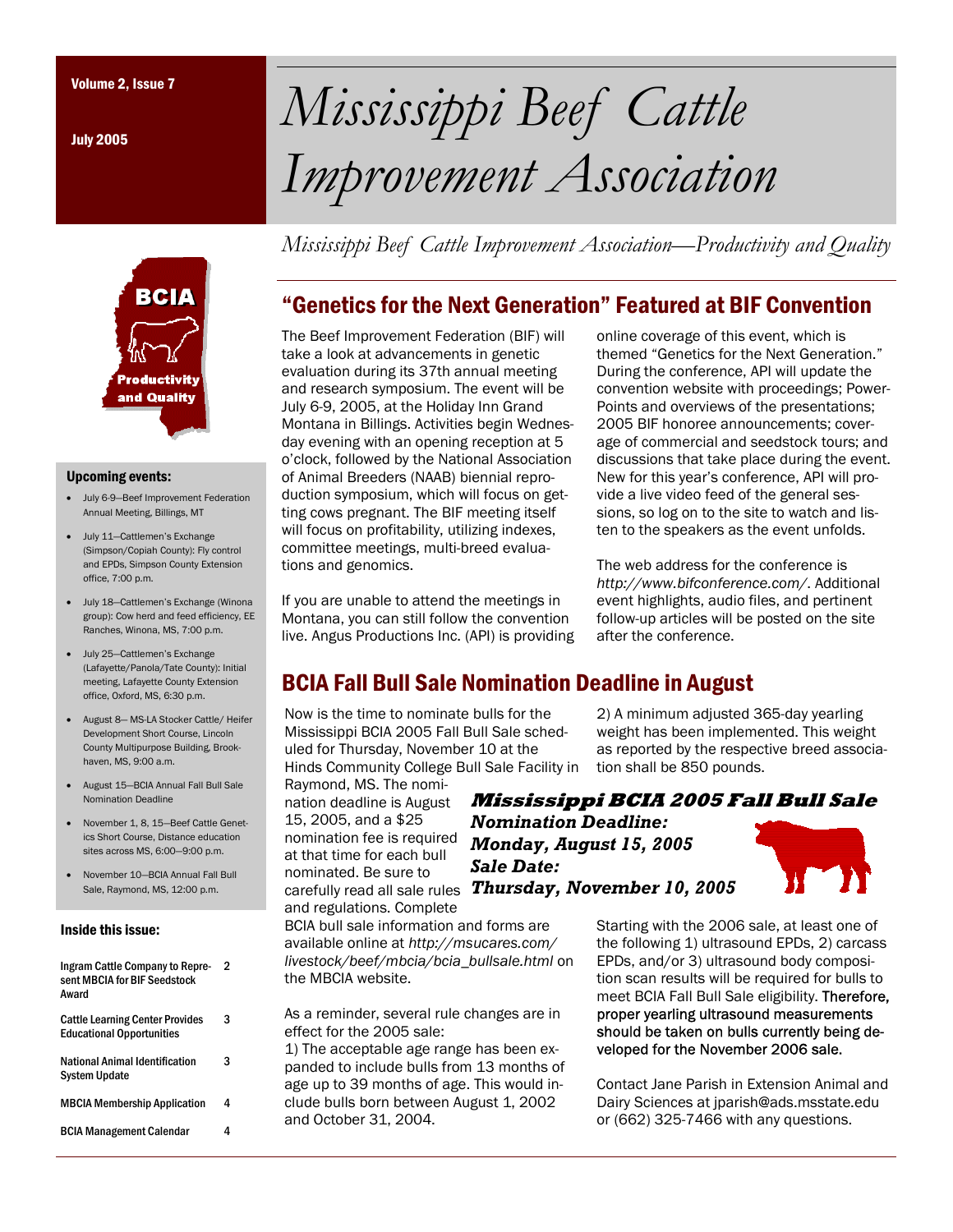

Cattle grazing annual ryegrass at Ingram Cattle Company

### Ingram Cattle Company to Represent MBCIA for BIF Seedstock Award

Ingram Cattle Company will represent the Mississippi Beef Cattle Improvement Association as the 2005 nominee for the Beef Improvement Federation Outstanding Seedstock Producer Award. The award recipient will be announced at the BIF convention in Billings, Montana this month.

Ingram Cattle Company began operation in 1949 and is located in north Mississippi near Water Valley. This family-owned and operated enterprise is an integrated farming and cattle operation. Row crops include cotton, soybeans, corn and small acreages of wheat and oats. The warm-season forage base is complemented with annual ryegrass and tall fescue production in the coolseason. Registered cattle have been an integral part of the operation since its inception. Ingram Cattle Company was one of the leading Polled Hereford breeders in the Southeast for many years. Small herds of registered Angus and Gelbvieh cattle were added in the mid 1980's.

The Gelbvieh herd was dispersed in the mid 1990's, and the Polled Hereford herd was sold in 2002. This allowed Ingram Cattle Company to concentrate on the development and expansion of the registered Angus herd. From its beginning in 1985 with the purchase of 25 cows, the Angus herd has grown to 300 females today. All cows and heifers are bred artificially one time and then turned out with a clean-up bull. The September and October calving season allows for the marketing of 16-18 month old bulls in the spring when the demand for bulls is the greatest. Bulls are primarily marketed private treaty and in the Mississippi BCIA Annual Fall Bull Sale. Ingram Cattle Company also helps support the Mississippi Angus Association sale and breed promotion and improvement efforts.

*"Record keeping is an essential part of the Ingram operation… reports can be easily accessed and provided to potential customers upon request…"* 

It is the goal of Ingram Cattle Company to continue to supply their customers with cattle that improve performance and carcass traits in their commercial herds. They firmly believe that a strong, satisfied customer base is the best form of advertising. The development of a customer base with seventyfive percent repeat buyers tells them that their product is delivering results in commercial herds. As herd capacity is reached, marketing groups of high quality females will improve Ingram Cattle Company's opportunities to contribute to the purebred industry. The long-term goal at Ingram Cattle Company is to breed cattle that will be a positive contribution to the Angus breed for many years to come.

The Ingrams cite three important uses of technology that have helped them reach operational goals. Live animal ultrasound scanning technology has allowed them to collect performance information that can be provided to prospective buyers and used in selection decisions. Estrus synchronization has been another very useful tool in managing the breeding program and increasing artificial insemination success rates. Finally, the use of computerized record-keeping systems to maintain breed association records, performance data, and financial information has been a tremendous asset in keeping organized, timely, and accurate details of farm operations documented. Computer reports can be easily accessed and provided to potential customers upon request or used to review different aspects of the cattle operation.

Record keeping is an essential part of the Ingram operation. All records, starting with breeding dates, are entered into the computer. Each animal is followed with records from that point on in an organized system. All calves are individually identified at birth. Birth records, herd health program records, feed rations information, carcass data, and performance results from preweaning through marketing are maintained. This information is used in selection and culling of the animal as well as the dam. Bull and artificial insemination sire selection also utilizes this information. General and specific areas for improvement in the breeding program are identified using these records, and appropriate matings are then implemented to accomplish continuous herd improvement

Congratulations and good luck to Ingram Cattle Company in the 2005 Beef Improvement Federation Outstanding Seedstock Producer Award competition. Mississippi BCIA is well represented.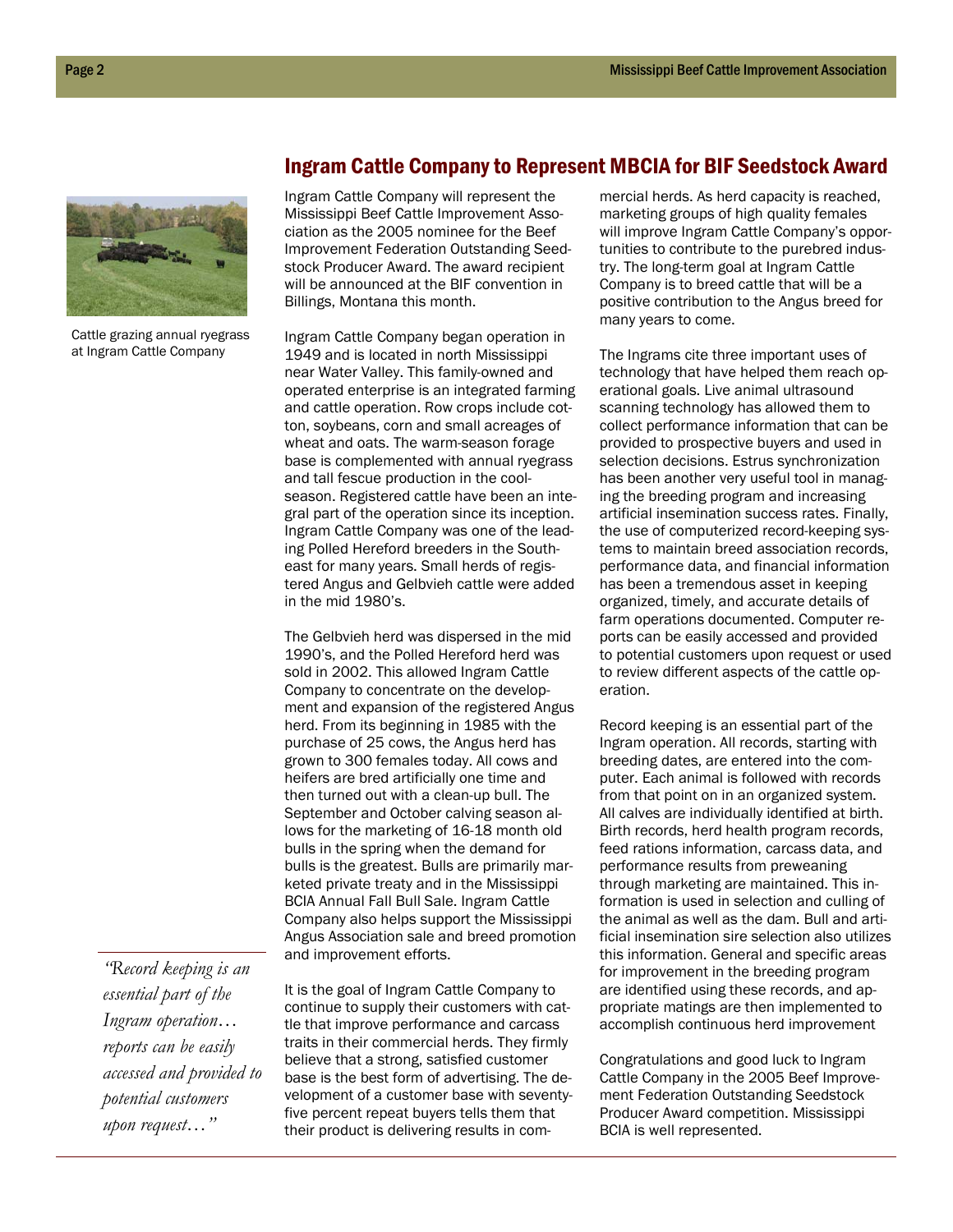## Cattle Learning Center Provides Educational Opportunities

The recently launched Cattle Learning Center was developed by a partnership with National Cattlemen's Foundation and Pfizer Animal Health. Its mission is to help producers make informed business decisions and improve management practices while increasing overall consumer confidence in America's beef supply.

The Cattle Learning Center will include indepth, self-paced learning tools for producers covering topics such as animal health, nutrition, risk management, biosecurity, estate planning and more. It is designed for producers to learn at their own pace, select their topic of interest, and choose from a variety of learning options (DVD, Web site, Satellite-TV, printed materials, meetings).

The first curriculum focuses on beef cattle reproduction, a timely topic that can offer practical solutions to make a positive impact on beef operations today. The beef cattle reproduction modules include Economics of Reproduction, How Do Cows Get Pregnant, Factors Causing Reproductive Loss, Prevention Programs to Improve Reproduction, and Technologies to Improve Reproductive Performance. The reproduction curriculum features Virginia Tech University's Dr. Bill Beal.

For additional details about the full scope of the Cattle Learning Center's mission, as well as more information about the first course, complete the online form at *http://www. cattlelearningcenter.org/* or call 1-866- BEEFUSA (1-866-233-3872).

*"The Cattle Learning Center's mission is to help producers make informed business decisions and improve management practices."* 

# National Animal Identification System Update

The U.S. Department of Agriculture (USDA) reports that as of June 20, 2005, 47 states and 5 tribes had premises registration systems in place, and 82,437 premises were registered as of that date. The Mississippi premises identification system has been in place since March 2005. Voluntary premises identification is part of the initial implementation of the National Animal Identification System (NAIS). Premises registration is accomplished by just taking a few minutes to fill out the premises registration form and then sending the form to the state veterinarian's office at the Mississippi Board of Animal Health. An online version of the Mississippi form is available at *http://www.mbah. state.ms.us/* on the Mississippi Board of Animal Health website. Forms can also be obtained by calling the Board of Animal Health at 601-359-1170.

The National Animal Identification System currently being implemented by USDA on a voluntary basis is intended to identify animals and poultry and record their movements over the course of their life spans. USDA's ultimate goal is to create an effective, uniform national animal tracking system that will help maintain the health of U.S. herds and flocks. When fully operational, it will allow animal tracing to be completed within 48 hours of a disease detection.

The currently proposed timeline for NAIS implementation is:

- July 2005: All States capable of premises registration.
- July 2005: Animal Identification Number system operational.
- April 2007: Premises registration and animal identification "alerts".
- January 2008: Premises registration and animal identification required.
- January 2009: Reporting of defined animal movements required; entire program mandatory.

USDA has extended the comment period on the animal identification strategic plan through July 6, 2005. Send an original and three copies of postal or commercial delivery comments to Docket No. 05-015-1, Regulatory Analysis and Development, PPD, APHIS, Station 3C71, 4700 River Road, Unit 118, Riverdale, MD 20737-1238 . If you wish to submit a comment using the Internet, an easy link to the NAIS docket and comment form is available on the NAIS home page at *http://www.usda.gov/nais*.

For more information on premises registration or the National Animal Identification System, contact your local Extension office or area livestock/forages agent.



Lance Newman demonstrates animal identification to beef producers at the MSU field day